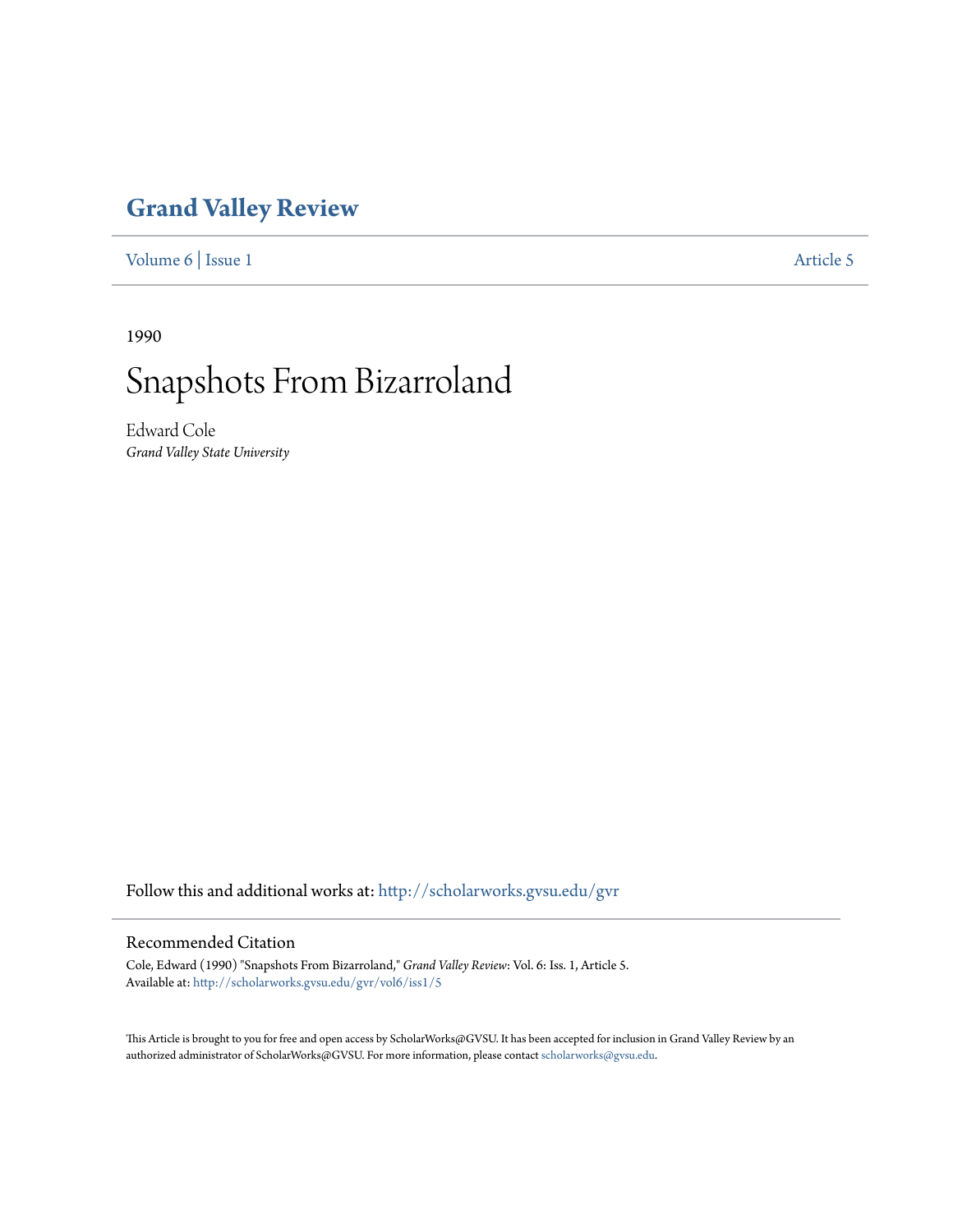## **Snapshots From Bizarroland**

#### EDWARD COLE

The professor departed with the students at dawn the day after the 1990 Commencement. He took no camera, but nevertheless managed to return some weeks later with a few snapshots.

#### Helsinki, April 30, 1990

If you were a college student finished with nine months of academic torture, including term papers and final examinations, what would you consider appropriate recreational therapy? How about a combination of Halloween and a university block party so big that the entire police force of a world capital could only look on in bemused resignation? This was exactly the treat in store for the students of the Grand Valley Russian Studies Tour as they woke up from their transatlantic flight to discover that they were in Finland on St. Walpurga's Night.

St. Walpurga, it must be remembered, was the one who effectively drove all the witches and their retinues from northern Europe in the eighth century, and her feast day is May first. Therefore, it only stands to reason that on the eve of this solemn event, the forces of magic should stage one last fling. It also happens that this is the night when, for reasons perhaps best unexplored, the university students must thoroughly suds down a public statue of a certain charming, naked lady. And furthermore, to make certain that these ablutions are properly performed, all the nation's alumni must turn out in force, wearing white caps and fortifying themselves with music and stimulating beverages.

Ordinarily a crowded Finnish street will be so subdued that all one hears is the squeaking of well-maintained shoe leather and the passing hiss of equally well-maintained automobiles. But on this evening, a demonic spirit is abroad, and the esplanade is a sea of hobgoblins and bobbing white hats. At the top of the park Glenn Miller dominates, while at the other end, near the sudsy lady, it is the stronger beat of the latest stuff. Around nine o'clock the bottles begin to fall and the party gets a little rougher. By midnight the bag-lady, whose self-appointed task is to keep the bus terminal clean, sits down in despair. Bit by bit the tour straggles in, apparently little the worse for wear, although one of our number has become engaged to a Finnish student (pony-tail bands have been exchanged). Unfortunately, they forgot about names and addresses.

By dawn, Walpurga is in control and the city is so clean that the events of the previous night seem but a dream. We drive to the embarcation point through crowds of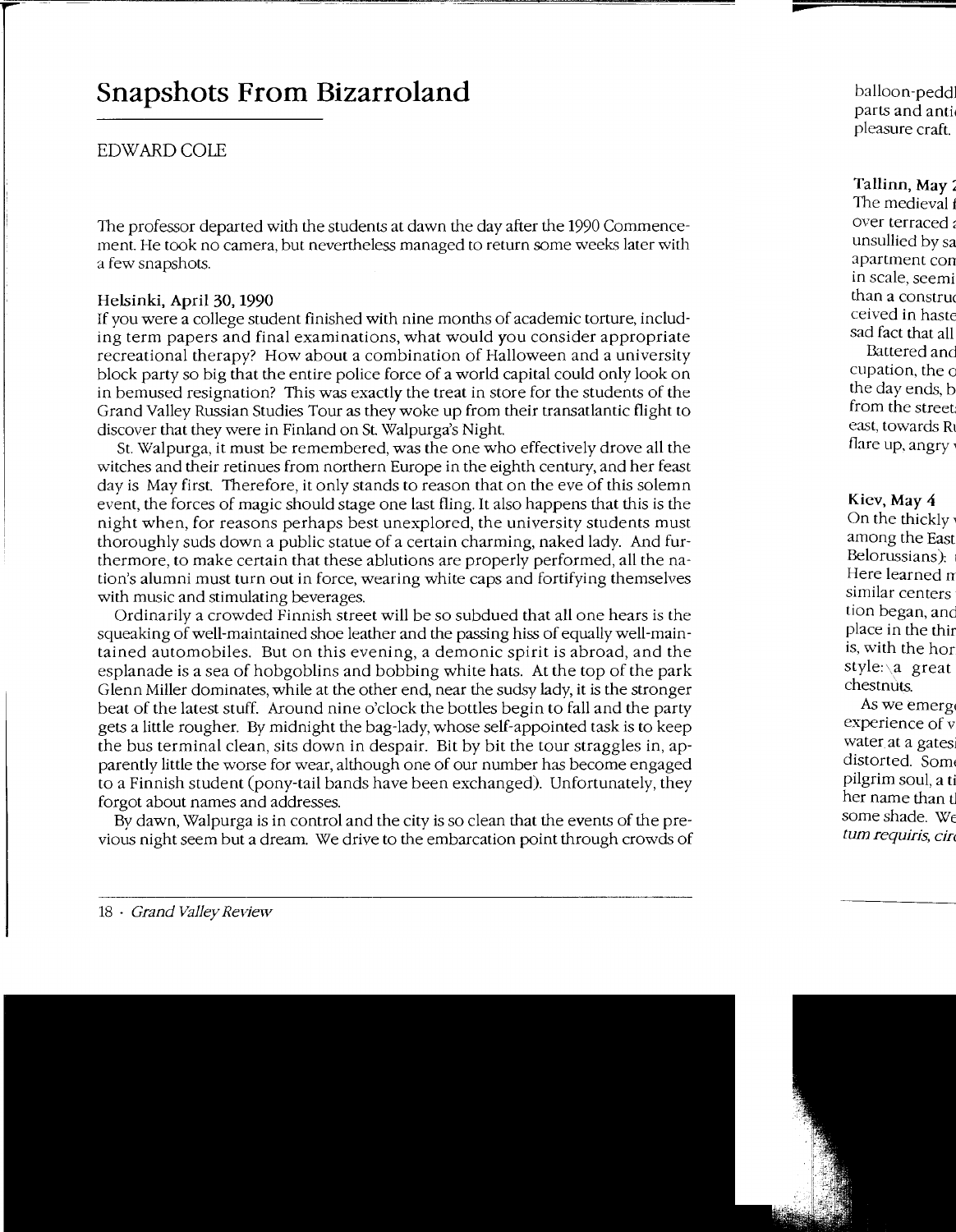balloon-peddlers and little families headed for the parks. Beneath the mossy ramparts and antique cannon of Suomenlinna, the water is flocked with sailboats and pleasure craft. To the south lie the grimmer harbors of the Soviet Baltic.

#### **Tallinn,** May 2

The medieval fortifications protecting Tallinn gaze past nearby bird-circled steeples, over terraced and twisted streets, out to the wide harbor and a wind-freshened sea unsullied by sailboats or any other pleasure craft. To the east southeast, a new Soviet apartment complex has begun to creep behind the long shoreline hills. Monstrous in scale, seeming to disappear over the horizon, it resembles more a scene of ruin than a construction project. It is said by some that the entire development was conceived in haste in order to further pack the country with ethnic Russians, but it is a sad fact that all Soviet cities are surrounded by similar wastelands.

Battered and begrimed by six years of world war and a half-century of Soviet occupation, the old capital of Estonia seems in the grip of anticipation and hope. As the day ends, bells begin to sound from high church spires gently warmed by lights from the streets below. There is an undeniable sense of peace. Suddenly, far to the east. towards Russia, the last rays of the sun irradiate that other city, and its grim walls flare up, angry with the colors of blood and fire.

#### Kiev, May 4

On the thickly wooded cliffs above the Dnieper is the true birthplace of civilization among the East Slavs (the common forbears, we are told, of Ukrainians, Russians and Belorussians): the Kievan Pechersky Lavra Monastery, or "Monastery of the Caves." Here learned men from Greece taught the missionaries who departed to establish similar centers throughout the primitive wilderness, here the Russian literary tradition began, and here Nestor compiled his famous Chronicle. Mongols levelled the place in the thirteenth century, and Germans tried again in the twentieth, but here it is, with the horizontal white buildings and green roofs of the Ukrainian baroque style:\a great mushroom patch of golden domes rising above the blooming chestnuts.

As we emerge, somewhat dazzled by the glories of Byzantine art and the solemn experience of viewing the mummified saints in their rich vestments, a dog lapping water at a gateside puddle topples over from exhaustion. His little body is horribly distorted. Someone in the crowd murmurs "Chernobyl." What to do? But a little pilgrim souL a tiny woman right out of Dostoevsky, a little survivor with no more to her name than the tiny dog, hobbles over to the poor beast and gently carries him to some shade. We leave her cooing old words of comfort and affection. *Si monumentum requiris, circumspice.*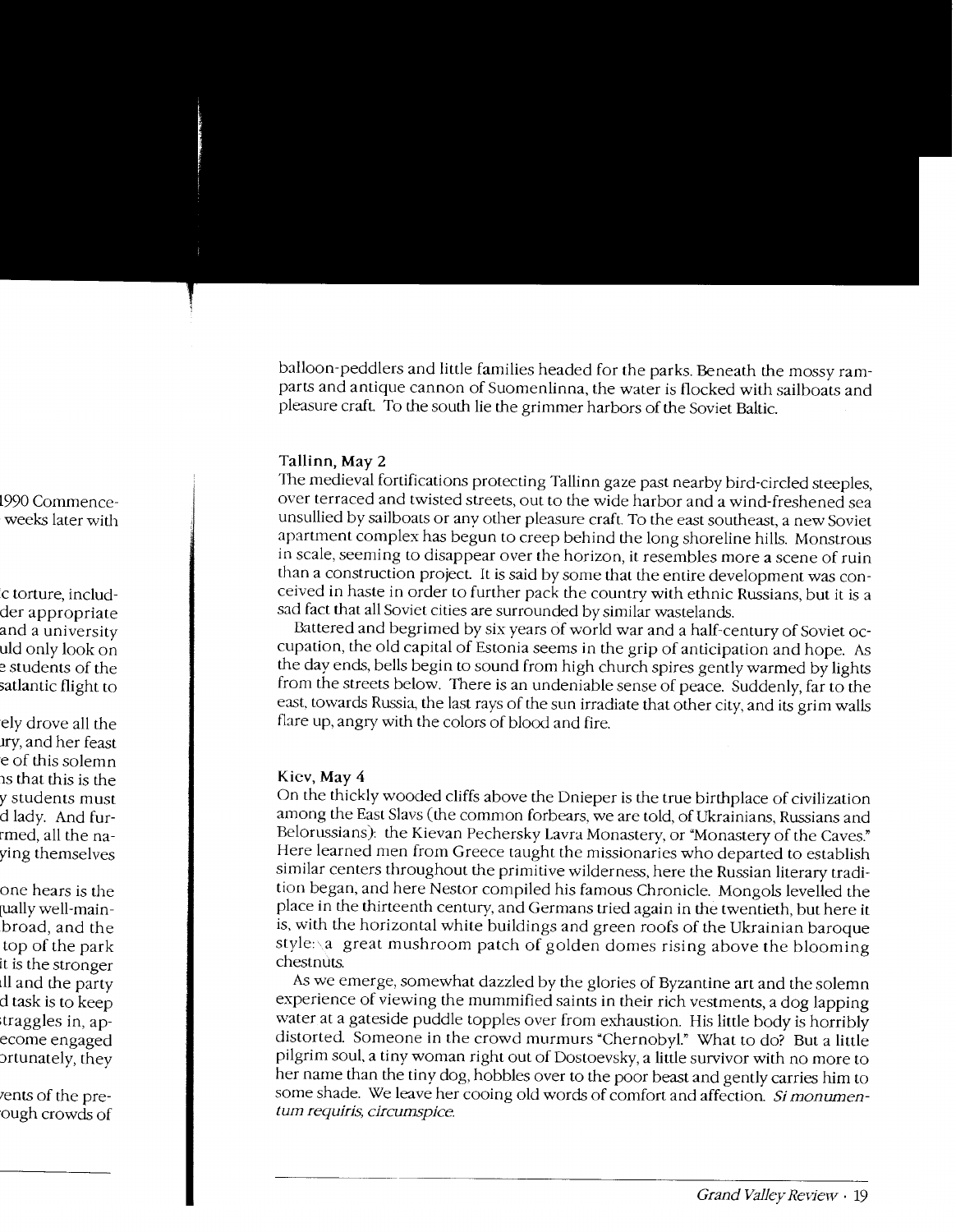#### Tblisi, May 7

The exotic sights and Byzantine splendors of Georgia are almost behind us as we gather for our last lunch in the faded glory of our hotel, built in 1914. Its classical decor and oriental carpets lend it a certain sense of unfinished history. An unseen Sword of Damocles seems poised above, and there are some among us more than ready for departure.

But first, it is Wayne's birthday, and the hotel staff has prepared a spectacular cake. We brought the trick candles all the way from the States, and they certainly attract attention! A jolly group of Georgian gentlemen and their toastmaster, already deep into the delicious spiced dishes and hearty wines of the region, send us a half-dozen bottles of their finest. We send them pieces of the cake. Wayne is wished a long life and good fortune in the most flowery and eloquent language.

Then, as we are scraping back our chairs and organizing our departure to the airport, the toastmaster stands, suddenly serious. All sounds of lunch cease, and every Georgian in the restaurant raises a glass. Very carefully pronounced in beautiful English comes the toast: "Goodbye to the free Americans, from the soon-to-be-free Georgians!" A spirited clash of glass resounds. 1here is not a dry eye in the house as we murmur our thanks and file out, waving and exchanging farewells with our new friends.

#### Moscow, May 8

Morning comes with the roar of tanks, troop carriers and motorized Katusha rocket launchers in the streets below! I spring from my bed to see what is the matter, throw open the sash and ... there are the Russians, preparing for tomorrow's VE Day (Day of Victory) parade. The vehicles are all vintage models with racy decals and names like "Kursk Baby" and" Mother of the Fatherland." The streets are swarming with gents of a certain age, chests covered with service medals. Whew! In this part of the world one never knows what is signified by the arrival of tank battalions.

I'm fairly tall by Muscovite standards. One old geezer in tall boots, baggy trousers and moustaches to match even called me "Longman." I can live with it. But this room overlooking Red Square must have been built for Peter the Great, its ceilings are so high. And built about that long ago too, from the look of it. The Rooskies think I'm the group leader, so of course I have a deluxe suite. They're wrong, of course, but they also think my group is Canadian (our flight toward the Socialist Paradise originated in Toronto). They are tucked up under the eaves somewhere, but I hope they're happy knowing that their "Group Leader" enjoys parquet floors, oriental carpets, antique furniture, oil paintings, and two refrigerators. I had to unplug them, they made so much noise at night.

But the real showplace is the bathroom. It always is, in the Soviet Union, if you know what I mean. This one is the ritz. It's done in tiles, and the plumbing actually works. The wee red plastic footstool had me puzzled though. Did the little Mus-